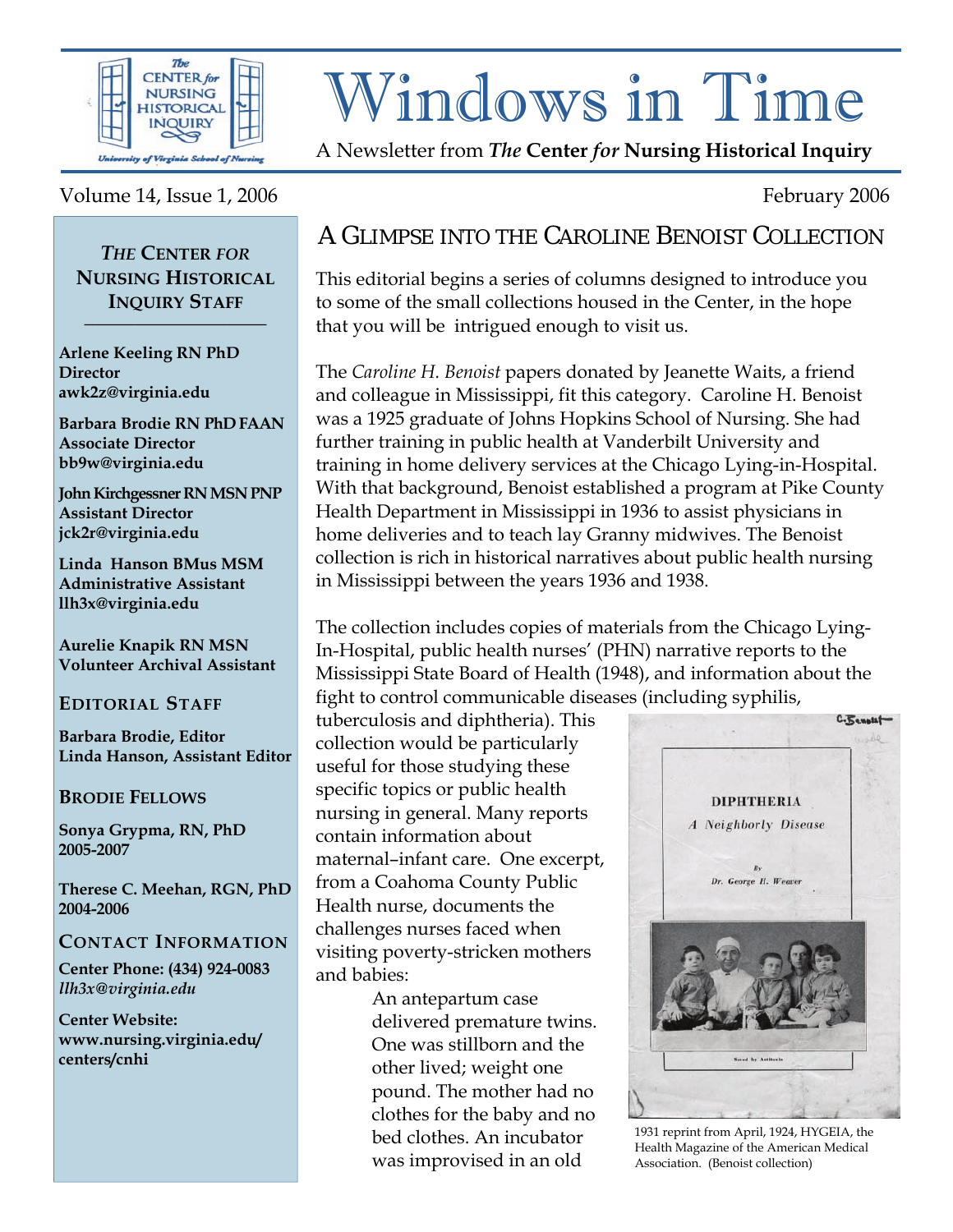

**The Center for Nursing as a focus of inquiry. Historical Inquiry The goals of the Center (CNHI), established at include the collection of the University of materials, the promo-Virginia in 1991 to tion of scholarship, and support historical the dissemination of scholarship in historical research nursing, is dedicated findings. to the preservation and study of nursing history in the United States. The history of nursing in the South is especially emphasized as a focus of inquiry. The goals of the Center include the collection of materials, the promotion of scholarship, and the dissemination of historical research findings.** 

*(Continued from page 1)* 

suitcase warmed with hot bricks and water bottles. The care of a premature infant was carefully outlined. Next day, the mother had taken the baby out of the incubator, into bed with her. The baby was cold and the mother apparently indifferent. The importance of special care for such a tiny baby was again stressed and the parents seemed impressed, promising to carry out instructions.<sup>1</sup> Indeed, this small collection (about .6 linear feet) is replete with narrative data about rural visiting nursing. Race and class issues, reflecting those typical of the rural South in the 1930s, are particularly evident in the nurses' reports. Note for example:

An intensive search has been made for unreported births. White and negro [sic] women were found practicing midwifery without permits. Teaching and demonstrations were given in the home and patients were visited with midwives. A delivery room was exhibited in Corinth, which both white people and negroes [sic] visited. . . .2

Another report documents the nurse's involvement in the training of midwives. In this narrative, the nurse reports on efforts to have the granny midwives keep an official record of births:

> A meeting of the Covington County midwives was well attended, smallpox vaccinations were given, bags and equipment inspected, permits were issued to those meeting requirements, and new and beneficial instructions were received. The registrar attended and gave an interesting talk regarding the correct filing of birth certificates.3

For anyone interested in the history of rural public health and/ or visiting nurses, communicable diseases in the early 20th century, rural midwifery practice and the intersection of race, class and gender issues in health care, this collection is worthy of your attention.

Please While

1. Public Health Nurse, Coahoma County, narrative report, Benoist Collection, CNHI, (1938): folder 1. 2. PHN Alcorn County, narrative report, Benoist Collection, CNHI (1938), folder 1. 3. Ibid.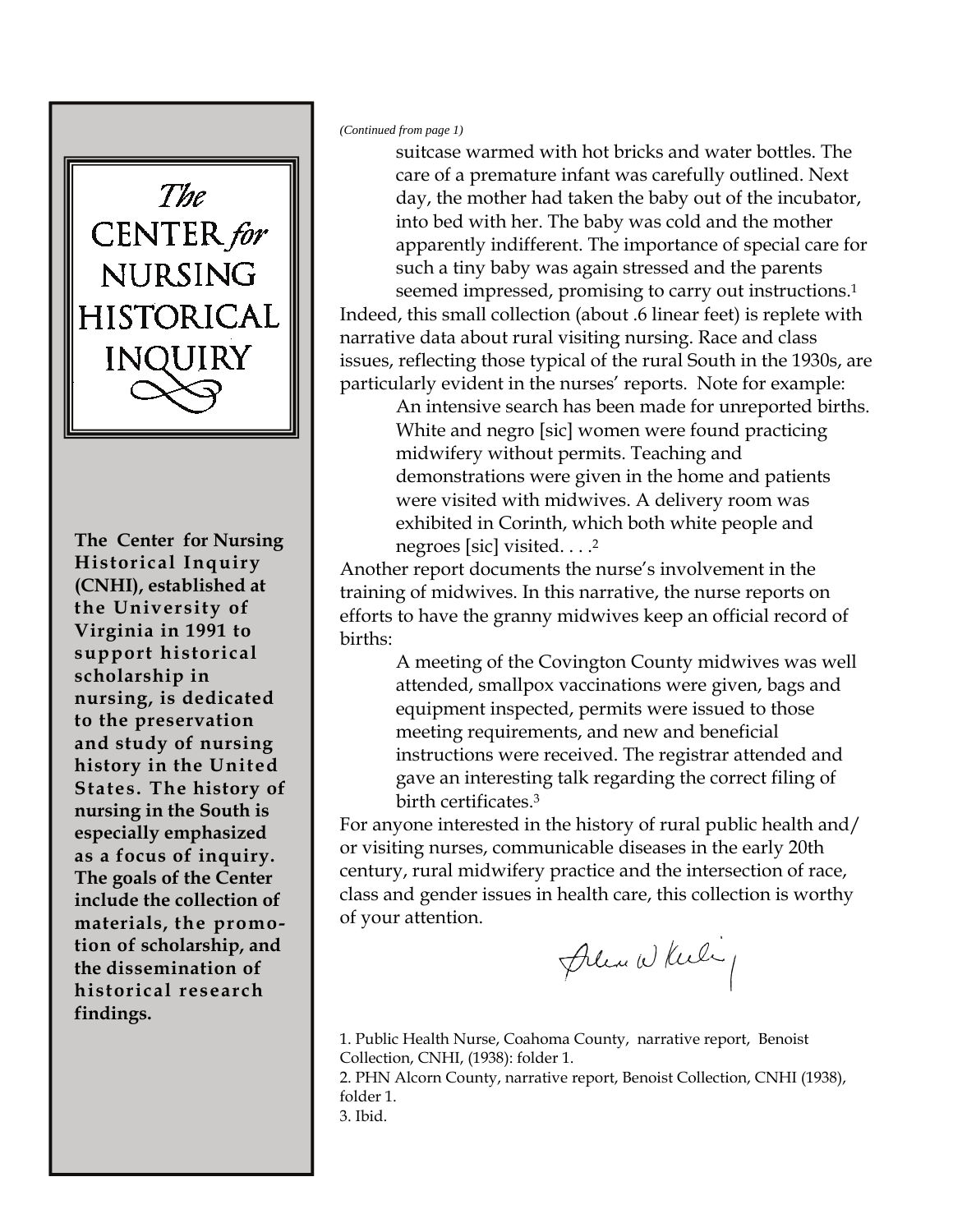## **THE CENTER'S EVENTS**

## **2006 HISTORY FORUMS THE 13TH ANNUAL**

McLeod Hall Room 5044 12:00 - 1:00 PM

**FEBRUARY 22, 2006** 

*"My Treatment was Castor Oil and Aspirin": Field Nursing Among the Navajo in the Indian Health Service, 1925-1955.* 

Arlene Keeling, RN, PhD Centennial Distinguished Professor of Nursing, Director, Center for Nursing Historical Inquiry

#### **SEPTEMBER 19, 2006**

*"A Reappraisal of Nursing Services:" An Economic Analysis of Nursing Care at the University of Virginia Hospital, 1945-1965.* 

John C. Kirchgessner, RN, MSN, PNP Assistant Professor, UVa School of Nursing

#### **RITA CHOW COLLECTION OPENING**

Dr. Rita Chow officially opened her extensive personal collection to the public on September 28, 2005, in a ceremony held in the Health Sciences Library Special Collections. In her remarks about her long and varied careeer, Chow offered from her experience keys for unlocking the doors to true joy and success in one's life work.

The Chow Collection (18 boxes) documents her activities in the Army Nurse Corps, her experience as an assistant editor of AJN, her extensive cardiac care research, and her fifteen year career in the U.S. Public Health Service.

## **AGNES DILLON RANDOLPH AWARD/LECTURE**

**MARCH 21, 2006** 



Mary T. Sarnecky, DNSc, RN, CS, FNP, Colonel, U.S. Army (retired), is the recipient of the 2006 Agnes Randolph Award. Dr. Sarnecky, a renowned nurse historian, was selected for her seminal work on military nursing.

#### **"Army Nurses in Combat Boots: The Evolution of the Deployment Experience"**

University of Virginia School of Nursing McLeod Hall Auditorium

4-5:30 p.m.

Reception, sponsored by Beta Kappa Chapter Sigma Theta Tau, to follow.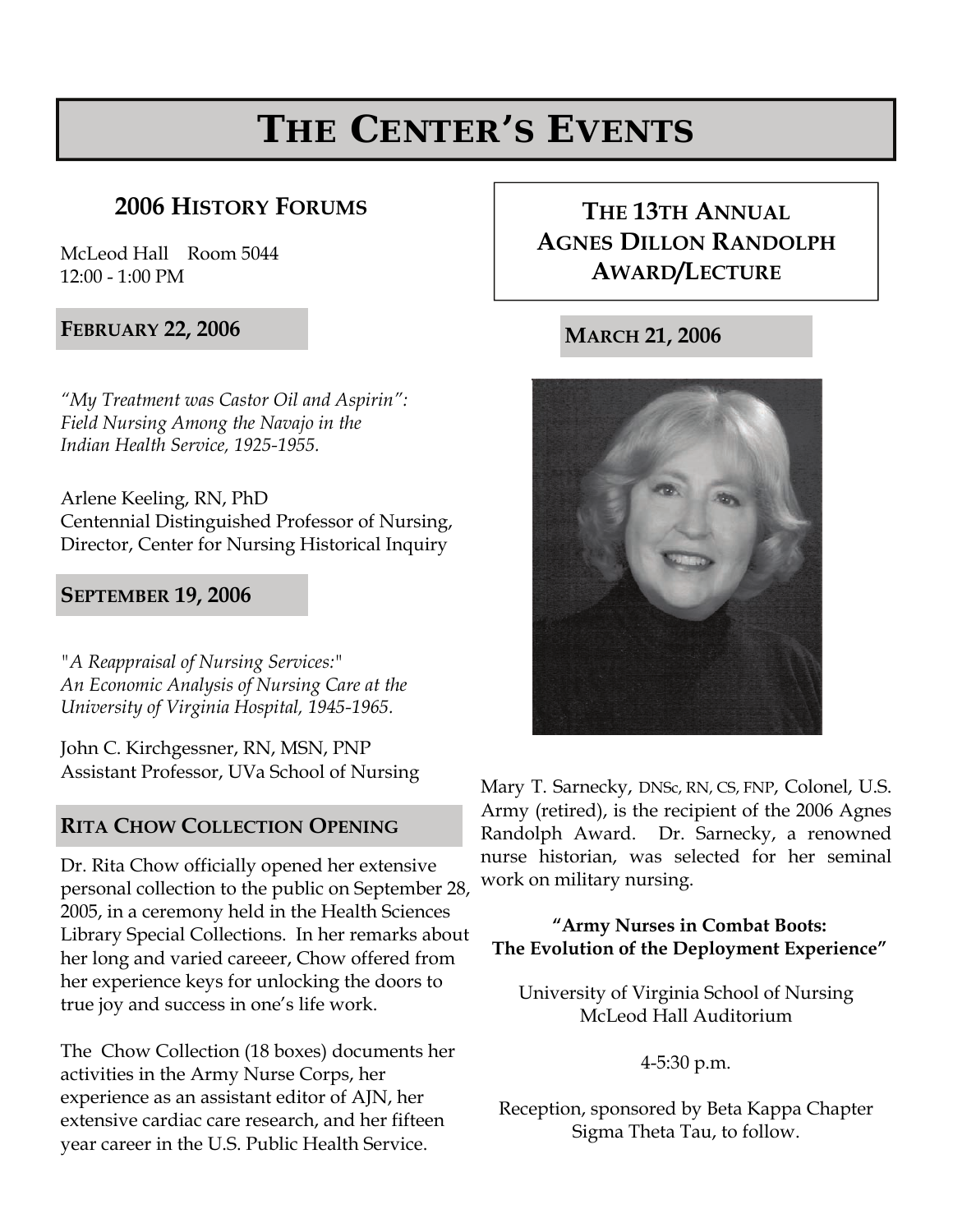## **CENTER ACTIVITIES**

## **STAFF PRESENTATIONS/ PUBLICATIONS**

**Brodie, B.** (2006) Book review: [1999, Peter English, *Rheumatic Fever in America and Britain.*] *Nursing History Review*, 14, 259-60.

**Keeling, A.** (2006) Book Review: [John M. Barry, *The Great Influenza: The Epic Story of the Deadliest Plague in History.*] *Nursing History Review,* 14, 260-262.

**Keeling, A.** (2006) "Carrying Ointments and Even Pills": Medicines in the Work of the Henry Street Settlement Nurses. *Nursing History Review,* 14, 7-37.

**Keeling, A**. (September, 2005) Challenging Disciplinary Boundaries: Nurse Anesthetists and the Medical Profession, 1900-1945. American Association for the History of Nursing (AAHN) Annual Conference, Atlanta.

**Kirchgessner, J.** (September, 2005) "A Herculean Task": Staffing the University of Virginia Hospital during the 1950s. September AAHN Annual Conference, Atlanta.

## **STUDENT PRESENTATIONS/ PUBLICATIONS**

**Cassavant, J.** (February, 2005) Poster: "Fear Not Fear: The role of nurses in caring for patients during World War I." Southern Nursing Research Society Annual Conference, Atlanta.

**Cassavant, J.** (February, 2005) Nurses at the Front: American Red Cross Nurses in World War I. Southern Association for History of Medicine and Science, Augusta, GA.

**Cassavant, J.** (September, 2005) "Nurse or Nurses' Aide: The Debate of the Great War". AAHN Annual Conference, Atlanta.

**Maling, B**. (October, 2005) "Braving the Frowns of Those Around Them:" Civil War Nursing in Charlottesville, 1861-1865. Center for Nursing

Historical Inquiry History Fall Forum.

**Hemphill, K**. (October, 2005) "White Coats and Handcuffs": The History of Prison Nursing in Virginia, 1800-1970. National Commission on Correctional Healthcare conference, Denver.

## **UPCOMING EVENT:**

**"Sharing the Stage: Coronary Care & Collaborative Practice at the University of Virginia: Lyndon Johnson's Heart Attack, 1973"**  A Panel Discussion sponsored by Beta Kappa Chapter Sigma Theta Tau International in celebration of the Week of the Nurse.

May 12, 2006 Jordan Hall Auditorium 12:00-1:00

All are invited. Reception to follow.



c. 1950s, CNHI photograph collection.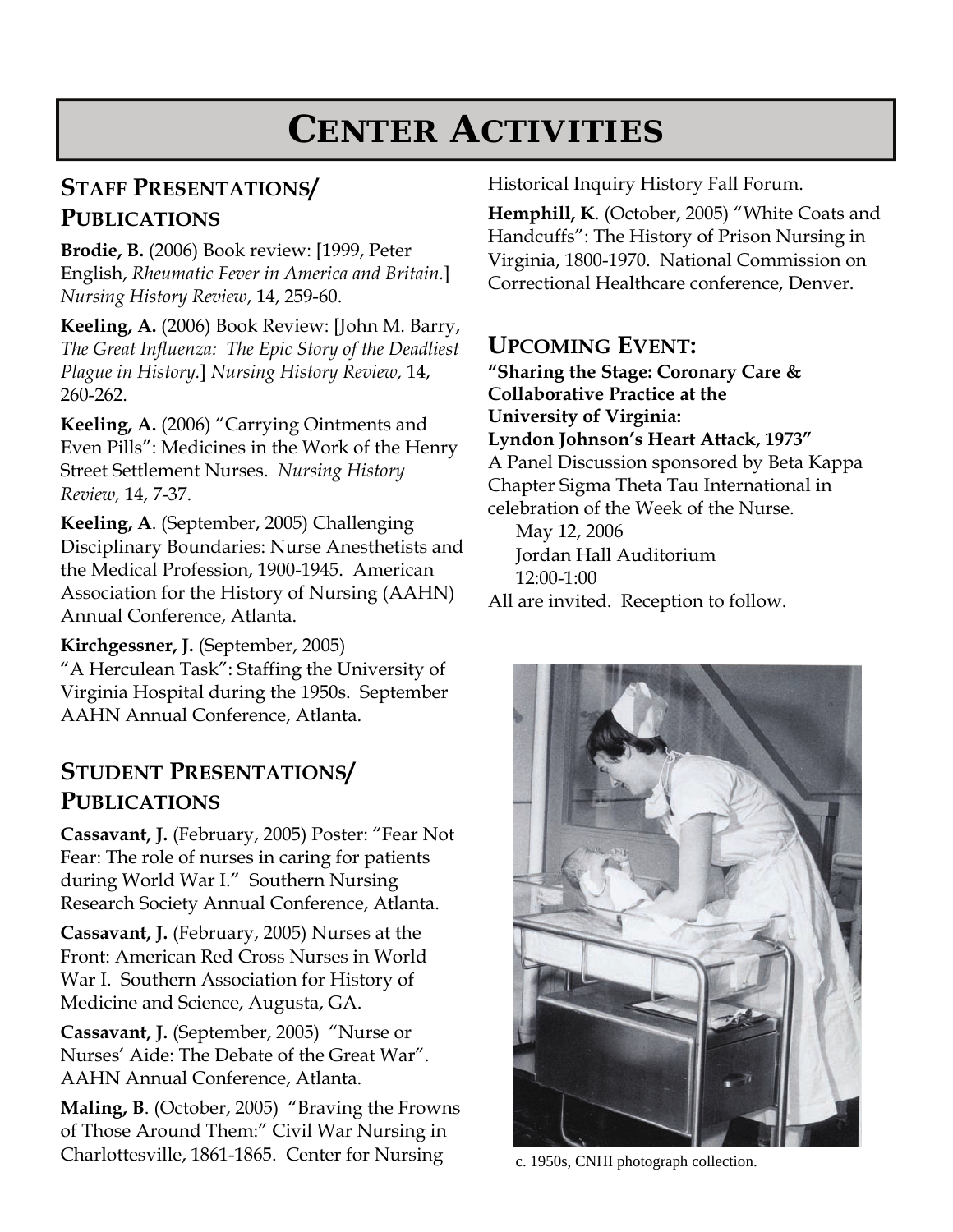## **ANNOUNCEMENTS**

### **Congratulations to Living Legend Joan Lynaugh**



Bates Center University of Pennsylvania Professor Emerita Joan Lynaugh RN, PhD, FAAN was recently named a Living Legend by the American Academy of Nursing. Dr. Lynaugh was the founding director of U. Penn's Barbara Bates

Center for the Study of the History of Nurses. "Dr. Lynaugh exemplifies the best qualities, accomplishments, and legacies for which the Living Legend Award was established. Her selection is not only an acknowledgement of Dr. Lynaugh's many contributions to nursing; it is also an acknowledgement of the significance of scholarship in nursing history," said U. Penn Dean Afaf I. Meleis, PhD, DrPS(hon), FAAN. Currently, Joan is working on historical questions related to the development of higher education in nursing. In 1994, Dr. Lynaugh was the first recipient of the CNHI Agnes Dillon Randolph Award.

## **2006 BRODIE RESEARCH FELLOW**

Dr. Sonya Grypma, Assistant Professor at the School of Health Sciences at the University of Lethbridge, Alberta , Canada, is the 2006 recipient of the Brodie Research Fellowship. Her research is entitled "Canadian Nurses



Interned under the Japanese in China, 1941- 1945." For her study on the Canadian missionary nurses working in northern China, she is drawing on resources of several collections, including the United Church of Canada, the Anglican General Synod, the Toronto General Hospital, and the National Archives of Canada. She is also collecting data from site visits to the Qilu Hospital in Shandong Province, China. Dr. Grypma will present preliminary results of her study in the Center's September, 2007, History Forum.

## **BARBARA BRODIE NURSING HISTORY FELLOW 2007**

*The Center for Nursing Historical Inquiry Barbara Brodie Nursing History Fellowship*, a postdoctoral award, is open to nurses engaged in historical scholarship that advances the field of nursing history. Applications for the \$3000 award are due October 15, 2006, and the recipient will be announced in December, 2006. The new Barbara Brodie Nursing History Fellow will present a paper from their study in the Center's History Forum series.

Selection of the fellow will be based on the scholarly quality of the investigator's project including: the clarity of the project's purpose, its rationale and significance, the rigor of its methodology and questions posed, and its potential contributions to the field of nursing.

The application and a curriculum vitae should be sent to Dr. Arlene Keeling, Director, Center for Nursing Historical Inquiry, University of Virginia School of Nursing, PO Box 800782, McLeod Hall, Charlottesville, Virginia 22908. Applications are available on the Center's Web site, at **http://www.nursing.virginia. edu/centers/cnhi/hrfellowship.html**.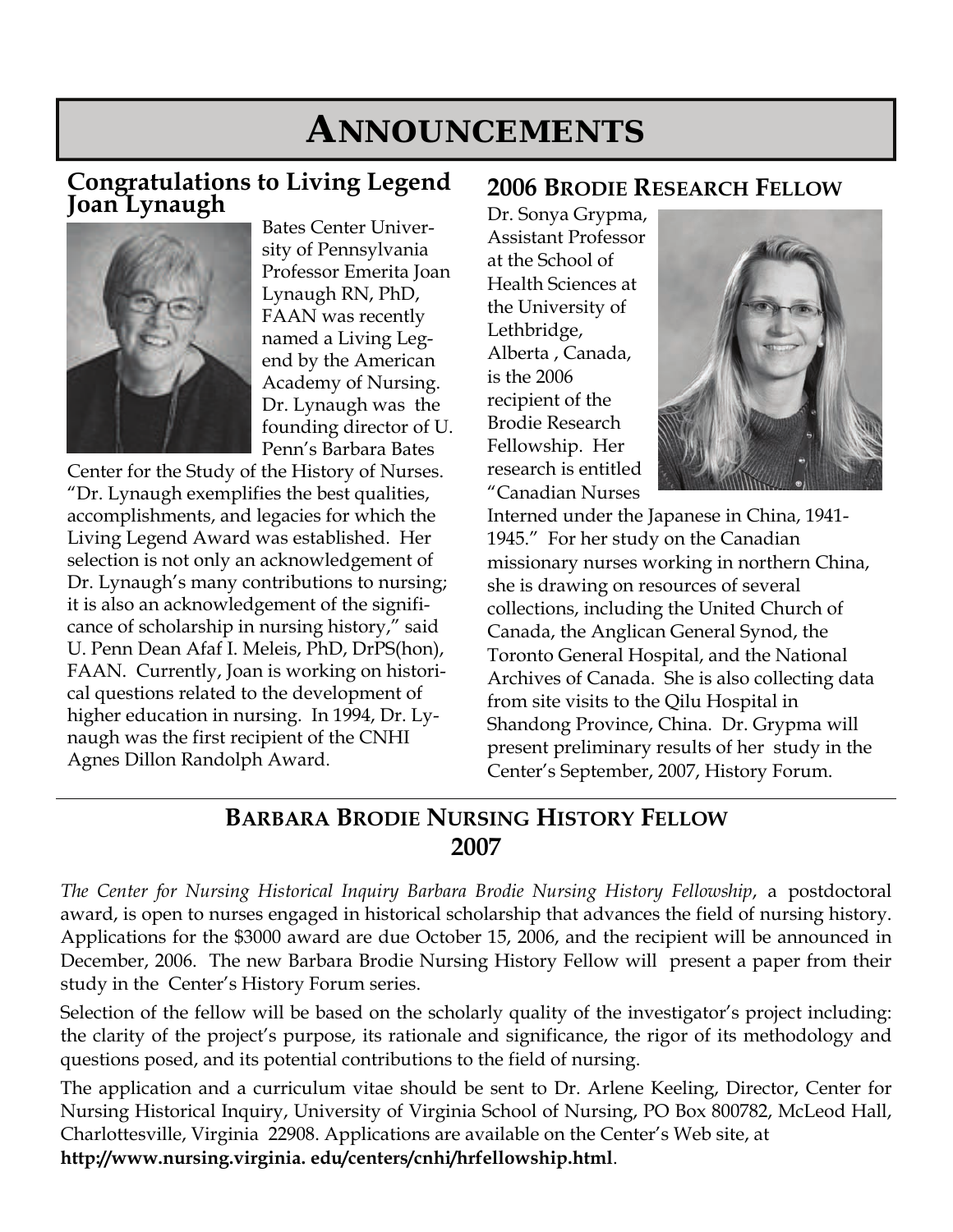## **"Manna from Heaven": Religion, Nursing, and the Modern Hospice Concept**

Joy Buck, PhD, RN, Post-Doctoral Fellow University of Pennsylvania School of Nursing *jobuck@nursing.upenn.edu*

 Recent studies on hospice highlight the roles of Cicely Saunders and Florence Wald in terminal care reform during the 20<sup>th</sup> century, but overlook the significance of the roles that families, religious groups, and nurses played in community-based care of the dying prior to the inception of the modern hospice movement. The contemporary philosophy of hospice care evolved from a tradition of nursing care provided by families and nurses at home and in specialized homes for the dying. Although few of these homes were called hospices, their nursing care for the dying encompassed the physical, social, and spiritual components of suffering. This article reveals the influence of this tradition of nursing care on the development of the modern hospice concept of care.

#### **Early Homes for the Dying**

 The manner and location of dying changed throughout history. Until the early 1900s, care of the dying was primarily within the realm of home and family. Although those who could not remain at home could enter voluntary hospitals, institutional biases gave higher priority to those with cure potential. Once diagnosed as incurable, the dying poor were sent away to be cared for by their family. Those without adequate resources to die at home either languished in the streets or were sent to asylums or almshouses until they died. Beginning in the late 19th century, a number of homes opened in the British Isles and America to provide specialized care for the hopelessly ill poor. The majority of these homes, though not all, were founded and operated by religious groups of Catholics, Methodists and Anglicans. Although there were denominational differences in their approach to care for the dying, they were united in their dedication to a "social

gospel" that called them to serve the poorest of poor. Two of these homes, St. Joseph's Hospice for the Dying and St. Luke's Home for the Dying Poor, played a critical role in Saunders' conceptualization of hospice as both place and philosophy of care for the dying.

 St. Joseph's Hospice in London was founded by the Irish Sisters of Charity in 1905. The sisters' ultimate mission was to help patients achieve "soul cures" when physical cure was no longer a possibility. These soul cures were dependent upon the individual's acceptance of the Catholic faith and participation in its specific rituals.1,2 Although spiritual healing was paramount, it was generally accepted that it could not be accomplished until the person's physical and mental suffering had been alleviated. St. Luke's Home was founded in 1893 with an affiliation with the Methodist Church.3 As at St. Joseph's, spirituality was a critical component of care. The Methodists believed, however, that the dying person's "faith in Jesus" within the broader context of Christianity, was more important than religious conversion to a particular denomination. The hospice staff respected the "absolute sanctity" of the individual and tried to "… reach that which makes the man himself, and does not belong to another."4 Each individual's personal characteristics and history were incorporated into the care they received.

 As in Britain, there were many groups dedicated to service to the dying poor in the U.S. One of these groups, the Servants for the Relief of Incurable Cancer, was a tertiary Dominican nursing order founded in 1899 by Rose Hawthorne Lathrop and Alice Huber. Lathrop began her work after training as a nurse at the New York Cancer Hospital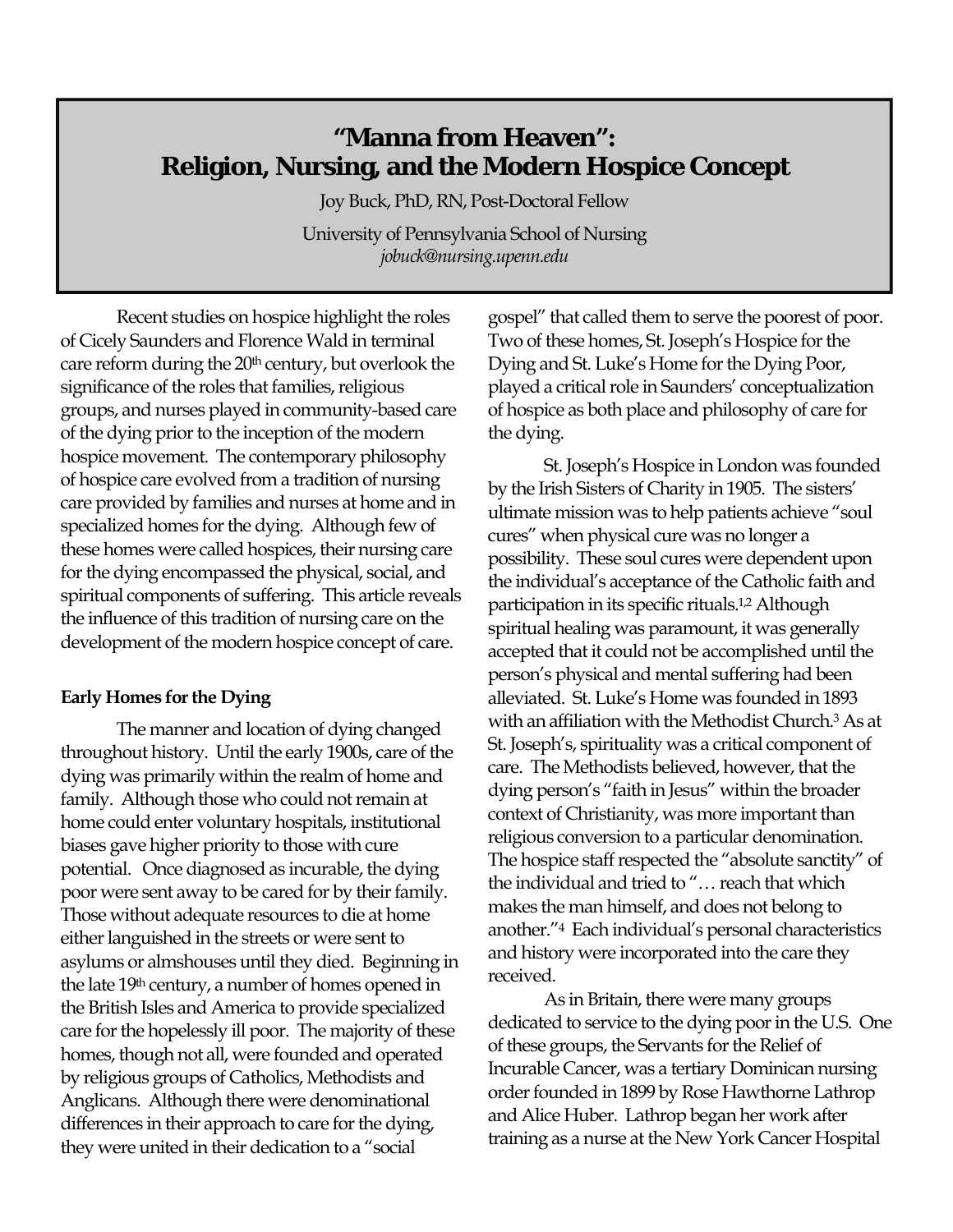during the summer of 1896 and Huber joined her soon there after. Initially, these professed nurses visited patients in their homes, dressed their wounds, and provided what services they could to family members. When they opened St. Rose's Free Home for Incurable Cancer careful attention was given to making the rooms look cheerful and homelike. Patients were welcomed regardless of race, ethnicity, or religion. Proselytizing was strictly prohibited and no money was accepted for care provision. The sisters were duty bound to assure that patients, once deemed incurable, were not used as guinea pigs for medical research.5 They eased patients' suffering through the use of Morphine and by providing "…whatever dainties the patients desired." Lathrop did not believe, as most did, that cancer was contagious and called upon nurses to overcome their fears and provide much needed care for the cancerous poor. She kept meticulous notes on how best to relieve pain and do away with the odor of cancer, because it upset the patients' nerves, which made their physical condition worse. She documented how some dressings and treatments



were literally worse than none because they aggravated the condition, and "how cheerfulness toward the patients was almost the best treatment of all."6 Unfortunately, Lathrop died in 1926 and her wish to publish this valuable information in book form never came to fruition.

Rose Hawthorne Lathrop, courtesy of the Dominican Sisters of Hawthorne

#### **Early Homes for the Dying and the Modern Hospice Concept**

 Cicely Saunders' dedication to hospice began in the late 1940s and developed as she worked at St. Luke's and St. Joseph's as a nurse, medical almoner (social worker), and finally as a physician. It was at

St. Luke's that she learned about the Brompton Cocktail, a concoction of medications and alcohol that the nurses had been using since the early 1930s for pain and symptom management.7 Important to the drugs' effectiveness was the novel method of delivering it. Medication was given to patients on a routine versus PRN basis to prevent the patient from experiencing pain. This regimen helped to control pain before it controlled the patient and became central to Saunders' approach to symptom management.

 When Saunders finished her medical training in the 1950s, she approached the Irish Sisters of Charity with a proposal to conduct clinical research at St. Joseph's. While the research was necessary to validate her approach to pain management, her heart was really in patient care. She admired how the sisters remained at the bedside to sit with and listen to patients.8 Saunders wrote of how the sisters' integration of care to mind, body, and spirit "transformed the wards" at St. Joseph's.9 Their approach became central to her evolving understanding of care that focused on "being with" versus "doing to," and placed the needs of the patients and their families at the center of care.10 Building upon this tradition of nursing care, Saunders envisioned St. Christopher's, the hospice she hoped to build as "a community [where] people shared the cost of being vulnerable."11 She embraced the belief that the dying have intrinsic value and are not inanimate receivers of care, but rather are active participants in their care. This philosophy broke down the artificial barriers between the various aspects of care and blurred the boundaries of how health professionals and patients existed in relationship to each other. A charismatic leader and extremely successful at articulating the value of such care, Saunders soon became a powerful force in terminal care reform.

#### **Conclusion**

According to Saunders, there were three founding principles of the 20<sup>th</sup>-century hospice: openness, the marriage of science and the heart, and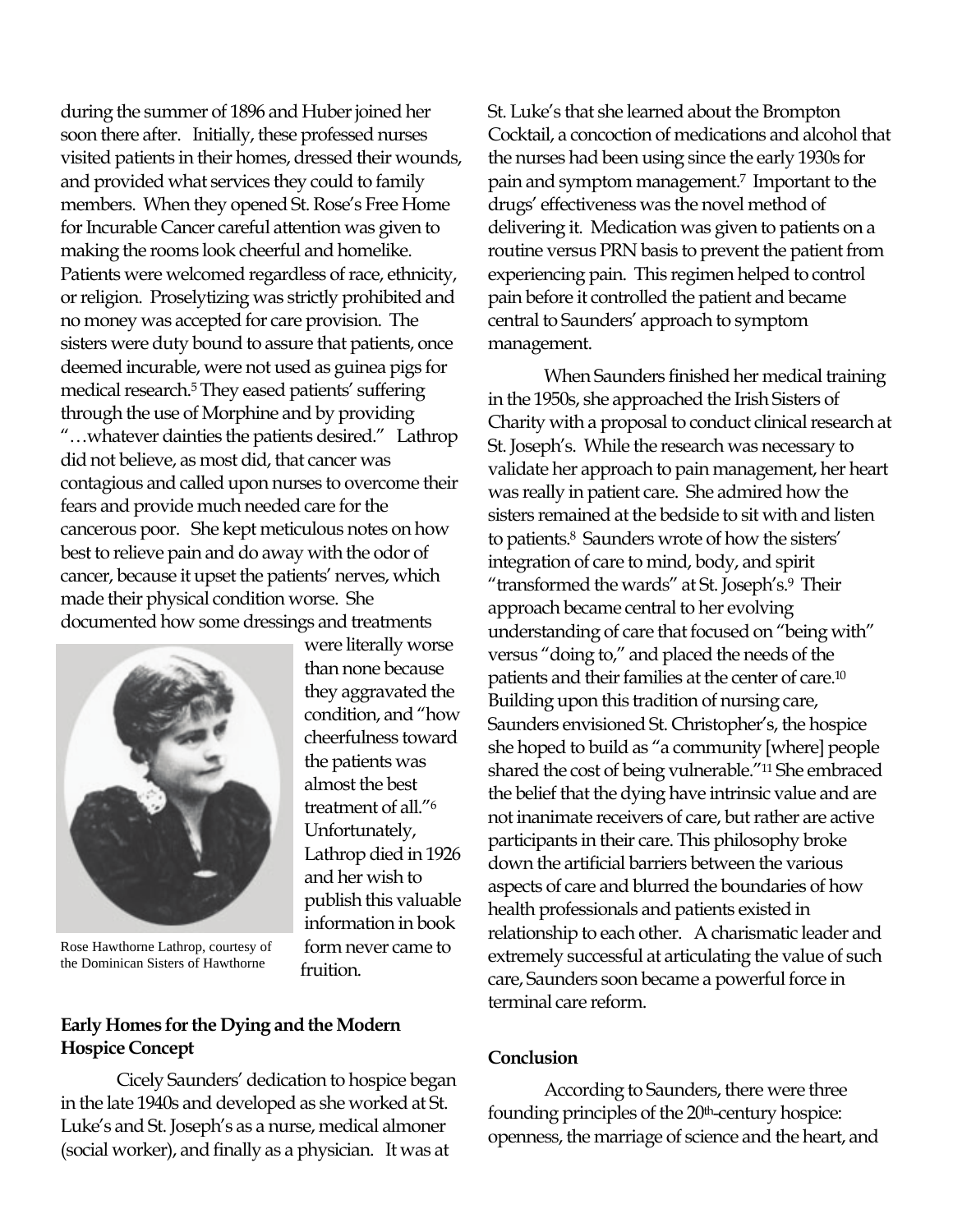freedom of the spirit. Although Saunders served as a charismatic leader of the hospice movement, hospice was neither an invention of the  $20<sup>th</sup>$  century, nor was it created by physicians. The contemporary philosophy of hospice care evolved from a tradition of hospice care provided in specialized homes for the dying. Saunders built upon the religious traditions of nursing care to create a partnership among patient, family and professional. In so doing, she and other hospice advocates used this tradition of nursing care as a framework to organize, deliver, and research medical care for the dying.

 Although hospice challenged many boundaries and societal assumptions about the appropriate care for the dying, serious inadequacies remain in our models of end-of-life care remain. Hospice offers a humane alternative to dying in pain in an Intensive Care Unit, yet, there are other providers of compassionate care for the terminally ill as well. During her thirty years of work with cancer patients, Rose Hawthorne Lathrop was joined by hundreds of people; they continue her ministry to "Christ's poor." Today the Hawthorne Dominicans care for thousands of patients annually in their seven "free homes" for the dying in six states. Faithful to the spirit of their foundress, no money is accepted from patients, families, or formalized reimbursement streams for service provision. Patients are cared for regardless of religious race, creed, or ethnicity. With the patients and their families at the center of care, the sisters and lay professionals continue to weave a rich tapestry of care of the mind, body, and spirit and facilitate healing in the face of separation and loss. For many dying patients and their families, these precious moments of healing and grace are like manna from heaven.12

#### **Notes:**

- 1. See Derek Kerr, "Mother Mary Aikenhead, the Irish Sisters of Charity and Our Lady's Hospice for the Dying," The *American Journal of Hospice & Palliative Care 10,* no. 3 (1993): 13-20; Sandol Stoddard, *The Hospice Movement: a Better Way of Caring for the Dying*, (New York: Stein and Day Publishers, 1978).
- 2. Claire Humphreys, "Waiting for the Last Summons: The Establishment of the First Hospices in England 1878-1914,"

*Mortality* 6, no. 2 (2001): 146-165, p. 157; David Clark, "Originating a Movement: Cicely Saunders and the Development of St. Christopher's Hospice, 1957-1967," *Mortality* 3, no. 1 (1998): 43-63.

- 3. du Boulay, *Cicely Saunders*; Cicely Saunders, "Foreward," in *Oxford Textbook of Palliative Medicine*, ed. D. Doyle, G. Hanks, and N. MacDonald. (London: Oxford University Press, 1993), v-viii.
- 4. Humphreys, 161. See also: Christopher J. Kauffman, *Ministry and Meaning: A Religious History of Catholic Health Care in the United States,* (New York: Crossroad Publishing Company, 1995) and Barbara Mann Wall, *Unlikely Entrepreneurs: Catholic Sisters and the Hospital Marketplace, 1865-1925,* (Ohio State University Press, 2005).
- 5. Katherine Burton, *Sorrow Built a Bridge,* (New York: Image Books, 1956); See also, Patricia Dunlavy Valenti, *To Myself a Stranger: A Biography of Rose Hawthorne Lathorp* (Baton Rouge: Louisiana State University Press, 1991); Sister Mary Joseph, *Out of Many Hearts: Mother M. Alphonsa Lathrop and her Work,* (New York: The Servants of Relief for Incurable Cancer, 1965). Alberta Hapenny, *A Legacy of Love:A Biography of Rose Hawthorne Lathrop in Three Parts,* (Pittsburg: Dorrance Publishing Co., Inc., 1999) p.129.
- 6. Burton, *Sorrow Built a Bridge,* p. 253.
- 7. The Brompton's Cocktail was developed in 1896 and used as a cough sedative for patients with pulmonary tuberculosis. For more information see: Jann A. Davis, "Brompton Cocktail: Making Goodbyes Possible," *American Journal of Nursing* (1978): 610-612; Ronald Melzack, Balfour Mount, and J. M. Gordon, "The Brompton Mixture versus Morphine Solution Given Orally: Effects on Pain," *Canadian Medical Association Journal, 120* (1979):435-438; Cicely Saunders, "Dying of Cancer." *St. Thomas's Hospital Gazette* 56, no. 2 (1958): 37-47; Robert Twycross, "The Brompton Cocktail," in John Bonica and Vittorio Ventafridda, *Advances in Pain Research and Therapy*, Vol. 2 New York: Raven Press, 1979. Although the formulations vary, the Brompton cocktail typically it contains 15 mg of morphine hydrochloride and 10 mg of cocaine hydrochloride per 10 ml of the cocktail.
- 8. Saunders, "The Treatment of Intractable Pain in Terminal Cancer," 195.Although in Saunders earlier writings she speaks of the compassion that the Sisters of Charity had for patients, in later descriptions she states that they were more concerned for patient's souls.
- 9. Saunders, "The Treatment of Intractable Pain in Terminal Cancer," 195.
- *10.* Cicely Saunders, "The Challenges of Terminal Care," in *Scientific Foundations of Oncology,* ed. T. and Carter R. Symington, (London: Heinemann Medical Books Ltd., 1976), 673-679.
- *11.* Cicely Saunders, "The Patient's Response to Treatment: A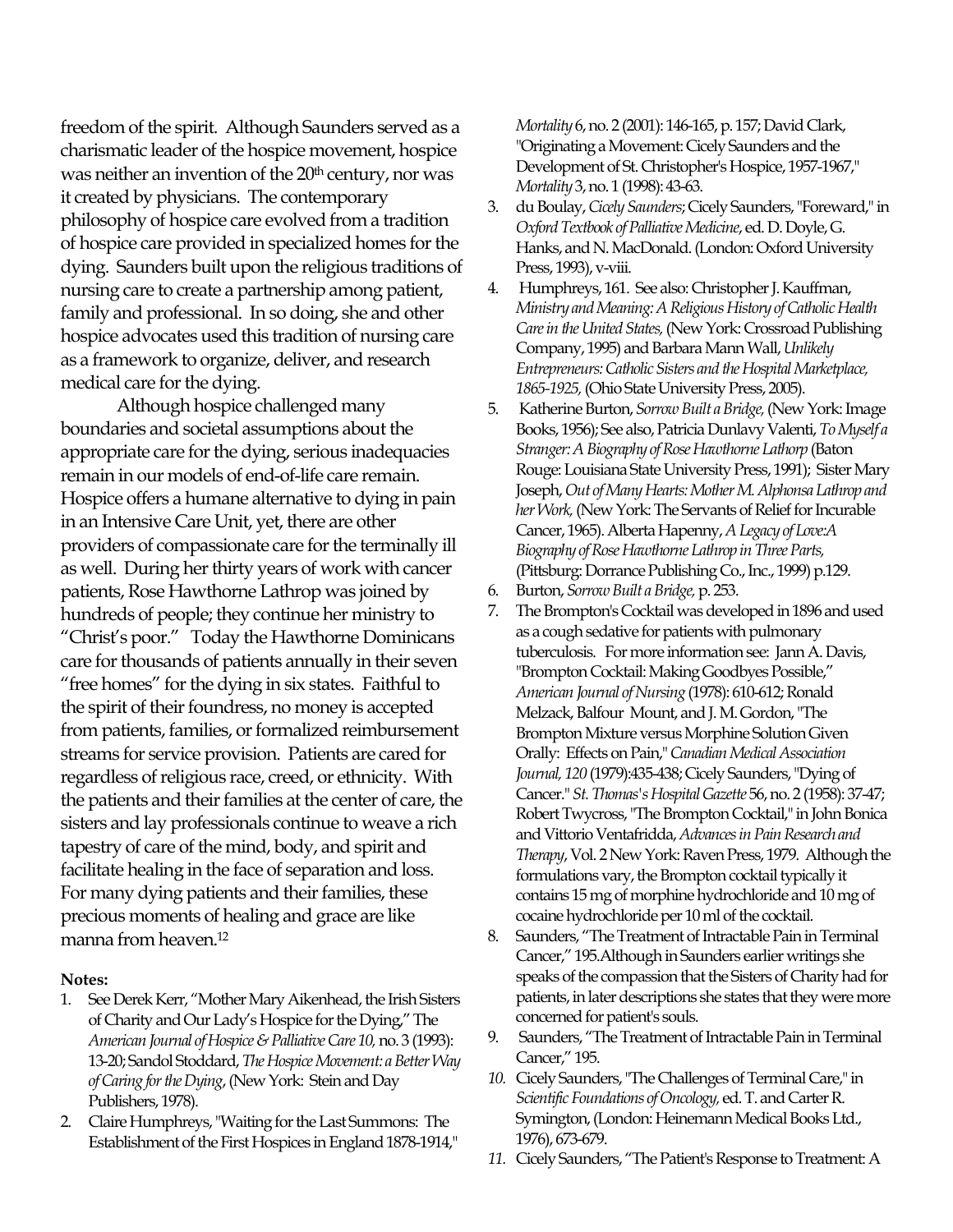Photographic Presentation," *Proceedings of the Fourth National Symposium, Catastrophic Illness in the Seventies: Critical Issues and complex decisions* (New York: Cancer Care, Incorporated, 1971).

*12.* These words were used by the daughter of a patient who recently died at one of these homes in Georgia. For additional reading see: Joy Buck, "Rights of Passage: Reforming Care of the Dying, 1965-1986," (PhD diss, University of Virginia, 2005); Joy Buck, Reweaving a Tapestry of Care: Religion, Nursing, and the Meaning of Hospice, 1945-1978, *Nursing History Review* (In press); Joy Buck, "Home hospice versus home health: Cooperation, competition, and co-optation," *Nursing History Review, 12,*  25-46*.* 

## **Medical and Nursing Postcard Collections**

The National Library of Medicine has recently announced acquisition of two large collections of postcards pertinent to nursing and medicine. The nursing collection, acquired from Michael Zwerdling, consists of almost 2,500 postcards. The collection served as the basis for his 2003 book, *Postcards of Nursing: A Worldwide Tribute*. The collection features United States nursing but includes nursing photos from more than seventy countries.

The second collection, donated by William Helfand, consists of 10,000 cards that illustrate medicine from a wide perspective including: war scenes, buildings, portraits, pharmacy, humor and public health. Plans are underway to open the collections to electronic access. For those wishing to view the cards now, please contact:

 Jan Lazarus (301) 435-4994 lazaruj@mail.nih.gov

### **NEW CENTER ACQUISITIONS:**

Barbara Brodie: books, c. 1950s. Betty Jo Coiner: nursing scrapbook, c. 1960s. Vivian Cooper: nursing memorabilia, 1940s Michael Foreman, in memory of his mother Hazel Frances Evans Foreman and the graduates of the Winchester Memorial Hospital Nurses Training School: nursing books and memorabilia. Julie Howard: 1935 *Psychiatric Word Book.*  Beth Merwin: 1983 & 1984 booklets on ANA Licensure and Advance Practice acts. Grace Muro: "The Lamp" 1953 yearbook Jeanette Lancaster: (2004) *Franceis Stribling and Moral Medicine.*  Christine Newcomer: nursing texts, c. 1930s. Carol J. Scales: nursing texts, c. 1950-1960. Sharon Utz: WWI memorabilia Richard Westphal: U.S. Navy Nurse Corps Insignia



Postcard, c. 1910s. CNHI Brodie Collection.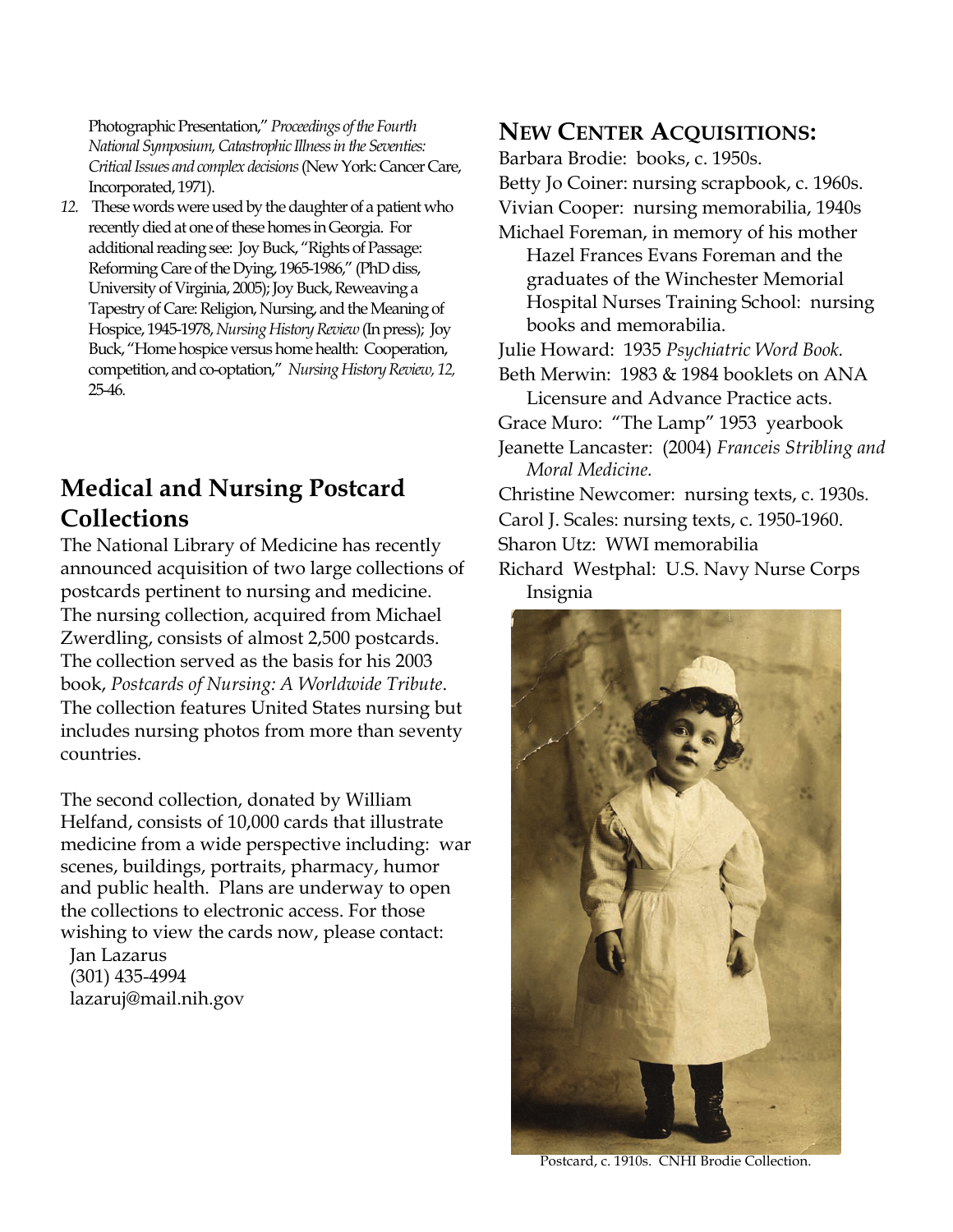## **SNIPPETS FROM THE PAST**

 For over a century nurses have struggled to define and delineate the domain of professional nursing. Inherent is this struggle has been the question of how much medical knowledgeable should nurses possess and incorporate into the care of patients. It is not difficult to document physicians' overt opposition to nurses being "medically over-educated," but little is available in nursing literature that argues that nurses should not possess or incorporate medical knowledge in their care of patients.

The following excerpt reveals a nurse's strong belief that medical knowledge belongs solely to physicians, and if a nurse attempts to incorporate such information into her nursing practice, she will fail at being a good nurse.

"There are few professions --- which have their limitations marked with such rigid distinctions, as that of nursing. There are many reasons accounting for these strong limitations … professional nursing is dependent upon the medical profession;

from it … it has emanated. Yet nursing is a profession in itself, when kept in within its limits … has its own sphere."

"Nurses should read no books of medicine. If she wishes to be a doctor, let her start at once in the prescribed manner … but if she means to be a nurse, medicine must remain a sealed *arcanum.* The instructions she receives in training, added to the practical work in the wards, the intelligent nurse will find sufficient [to care for patients]"

disgust of the doctor, and … scorn of her patients."

"No doctor objects to a nurse being intelligent, for if her knowledge is used in the proper manner she will be of great assistance to him. … The expression of a nurses'

> opinion [on a medical subject] however, should be rare. Even if asked her opinion, … she should refuse to express it, especially at the patient's bedside and in the presence of a physician."

".. the nurse should possess loyalty --- to the physician, patient…. She should be as "wise as a serpent," quick to understand and….obey intelligently whatever orders may be given to her. ….. the "doctor's duty to the nurse," is a perversion of fact …; no such relation exists. There are three qualities that a … good nurse must possess: common sense, truthfulness and obedience."

Price, Lisbeth D. (1892) *Nurses and Nursing*, Meadville, Penna.: Flood & Vincent, Chautauqua Century Press

> Barbara Brodie, RN, PhD, FAAN, Madge M. Jones Professor of Nursing Emerita, CNHI Associate Director

Anne Lucille Harding, 1913. CNHI collection.

"…. when a nurse reads a [medical book] she burdens her brain with useless knowledge. ….. Such a nurse will also likely disgrace herself by the use of medical terms which serve only to expose her real ignorance … and to bring down upon her the censure of the head nurse, the

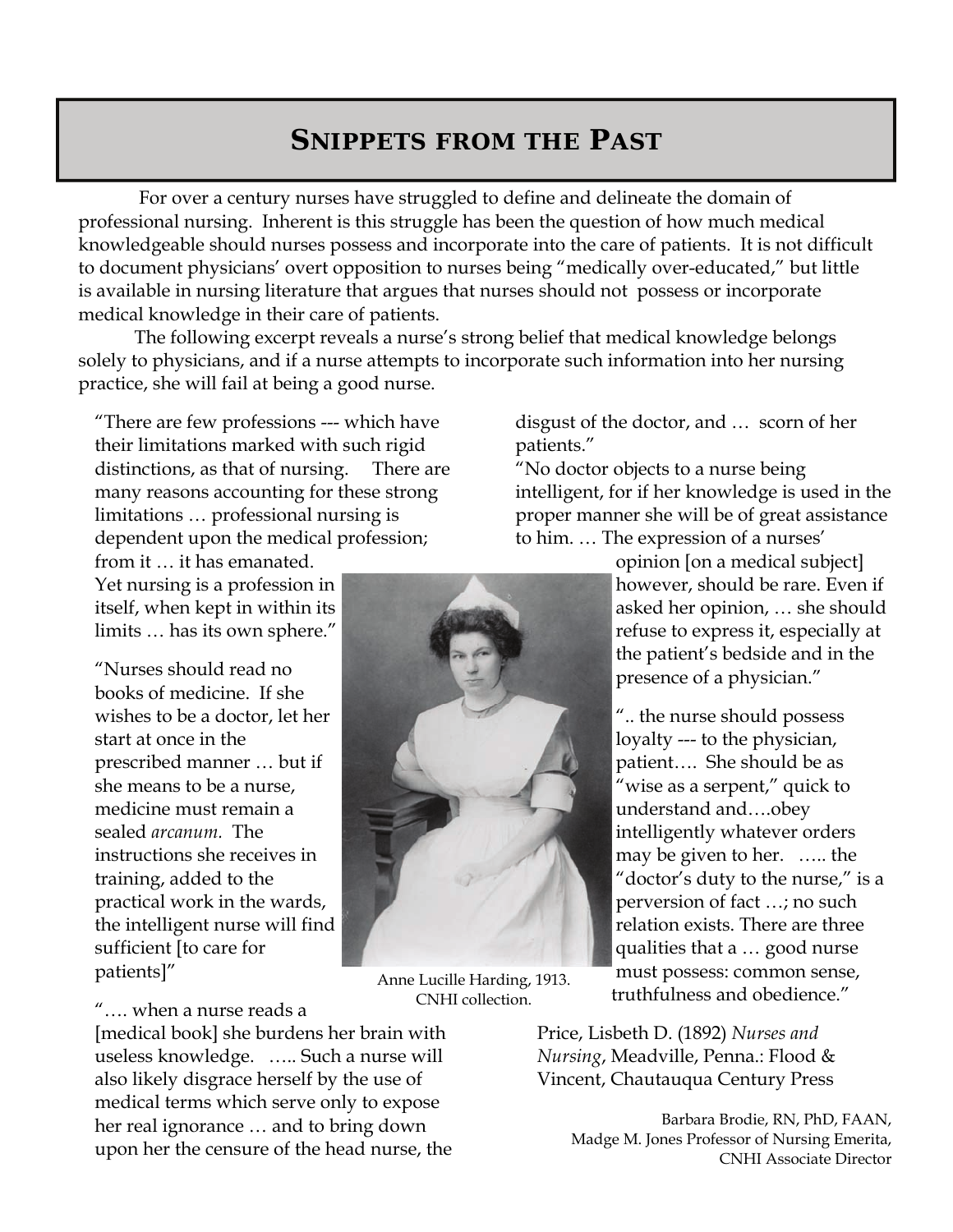## **NURSING/MEDICAL HISTORY CONFERENCES CALL FOR ABSTRACTS**

## **American Association for the History of Nursing, Inc.**

The American Association for the History of Nursing and the Mayo Clinic College of Medicine, Continuing Nursing Education, are co-sponsoring the Association's twenty-third annual conference to be held September 29- October 1, 2006, at Mayo Clinic in Rochester, Minnesota. The conference provides a forum for researchers interested in sharing new research that addresses events, issues, and topics pertinent to the history of the nursing profession, its clinical practice, and the field of nursing history. Individual papers, posters, and panel presentations are featured at the conference. Additional information about AAHN and the conference can be obtained at www.aahn.org.

The next AAHN conference will be held in White Plains, New York, September 29-October 1, 2007. Abstracts are due by January 15, 2007. Submit to Jean Whelan:

jcwhelan@nursing.upenn.edu

## **Soul Soldiers: African Americans and the Vietnam War**

The Senator John Heinz Pittsburgh Regional History Center will, on Veterans Day 2006, mount an exhibition called "Soul Soldiers: African Americans and the Vietnam War." This exhibit will explore the issues, actions, reactions and expressions of life and culture by African Americans as they were impacted by Civil Rights and the war in Vietnam.

Samuel Black, Curator of the African American Collection is seeking information from Black nurses that served during the war. He wishes to capture the nurses' experiences and hopes to

gather artifacts, photographs, memorabilia, and oral histories that might be incorporated into this project. Interested nurses may contact Mr. Black at:

(412).454.6391, swblack@hswp.org

## **Yonsei College of Nursing Centennial International Conference on Nursing History and Leadership**

In celebration of 10 years of excellence in Korean Nursing History from 1906-2006, Yonsei University College of Nursing is sponsoring an international conference on Nursing History and Leadership, May 10-11, 2006, at Severance Hospital in Seoul, Korea. The conference is being co-sponsored by 6 schools of nursing from around the world. The conference will provide an opportunity to trace the historical developments of the nursing profession in the world, examine implications for our time, and map the future of nursing leadership to equip participants with direction and insights on relevant and effective strategies to promote the profession of nursing. Scholars and investigators will have an invaluable opportunity to interact with colleagues from around the globe and to experience both the traditional and modern culture of Korea. For more information:

http://www.yonseinursing.org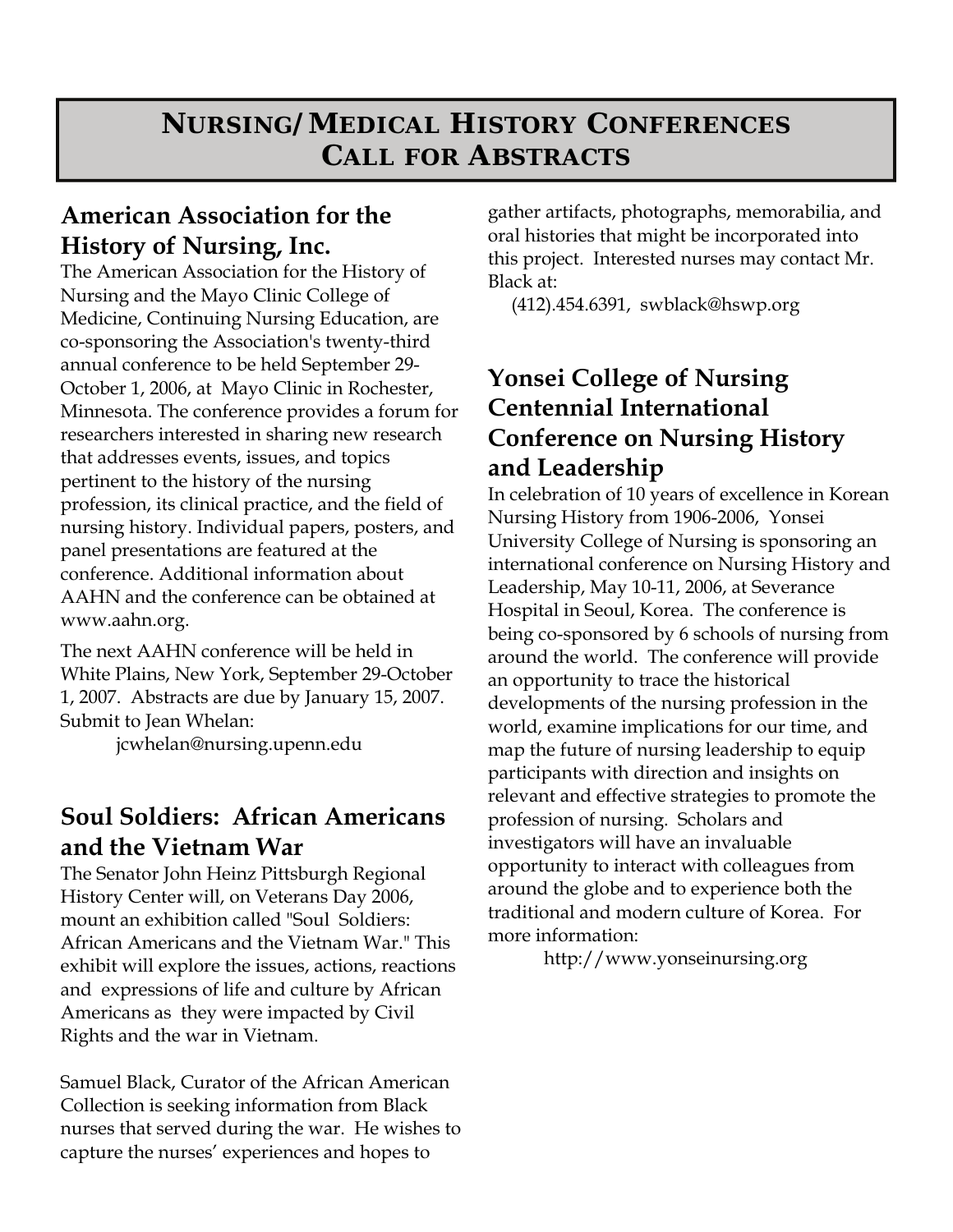## **NURSING/MEDICAL HISTORY CONFERENCES CALL FOR ABSTRACTS**

## **Canadian Association for the History of Nursing Annual Conference**

The annual CAHN/ACHN conference will be held in Vancouver, B.C. , June 8-10, 2006. Hosted by the BC History of Nursing Professional Practice Group, the Conference will be held at historic St. Paul's Hospital. The theme of the conference will be "Frontline Nurse: Historical Milestones." A highlight of the conference will be an evening dinner and opera excerpts from "Florence: the Lady with the Lamp."

#### **Southern Association for History of Medicine and Science Call for Abstracts**

The 2007 annual meeting of SAHMS will be cosponsored by the CNHI and UVa Health Sciences Library Historical Collections. The meeting be held at UVa March 2 & 3, 2007 and will feature a traveling NIH exhibit "The Faces of Women in Medicine." Keynote speaker will be Dr. Vivian Pinn, Assistant Director of NIH and Director of its Office on Women's Health. Abstracts are due September 15, 2006, and should be sent to Mike Flannery, flannery@uab.edu.

### **American Association for the History of Medicine**

The 79th Annual Conference will be held in Halifax, Nova Scotia, May 4-7, 2006. The conference offers a rich variety of topics in the history of medicine and a special session on the history of nursing. The Garrison Lecture on May 5, given by Allan Brandt, is focused on "Globalization, Health and History." Additional information can be obtained from the AAHM website: www.histmed.org.

### **American College of Obstetricians and Gynecologists**

The American College of Obstetricians and Gynecologists announces that the recipient of the 2006 ACOG Fellowship in the History of American Obstetrics and Gynecology is Carol Ann Stamm, MD, FACOG, for her research project, "Sharing the Secret: the History of Emergency Contraception." The award carries a stipend of \$5000 to be used to defray expenses while spending a month in the ACOG historical collection and in other medical/historical collections in the Washington, DC area, performing research into some area of American obstetric-gynecologic history. Application for the 2007 award will be received until October 1, 2006. For further information and application forms, contact Debra Scarborough, dscarborough@acog.org.

## **Nursing History Archives**

A very rich nursing archival source is found at the Foundation of New York State Nurses in their Bellevue Alumnae Center for Nursing History. This unique archive, established in 1988, is dedicated to ensuring that the history of the nursing profession in New York State is preserved and understood.

The Center contains a wide range of collections including: Schools of Nursing, School Nurse Teachers Association, the National Student Nurse Association, Nurses for Political Action, and the St. Luke and Bellevue Hospital collection. Recently a Guide to their Psychiatric Mental Health Nursing collection was completed. For information contact: Rachel Donaldson  $(518)456-7858 \times 24$ rdonaldson@foundationnysnurses.org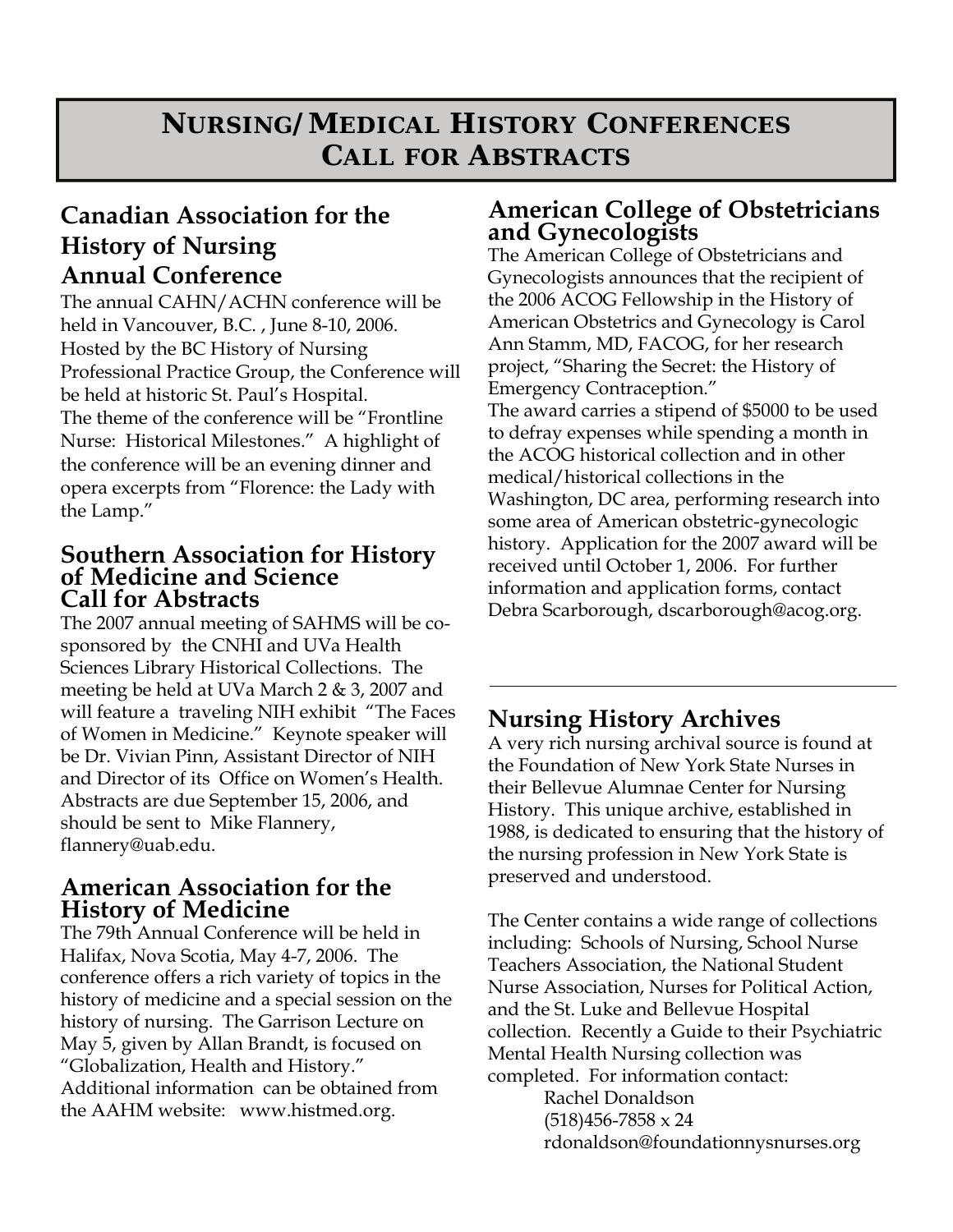## **CENTER CONTRIBUTORS JANUARY 2005-JANUARY 2006**

#### **RANDOLPH SOCIETY**

Anonymous Lorraine and William Albrecht Marjorie Glaser Binder Barbara Brodie\* Sue and Dudley Bryant Rita K. Chow Janet Colaizzi Betty Elliott & Leonard F. Coyner Pauline and Albert Dessertine Barbara Dunn Emergency Nurses Association Janet L. Fickeissen Annette Gibbs\* Julie and Kal Howard Arlene Keeling Richard P. Keeling John C. Kirchgessner Pamela A. Kulbok Joan E. Lynaugh National Philanthropic Trust JoAnne H. Peach\* Pediatric Nursing Certification Board Rita and John Pickler Chuck and Denise Geolot Sherer Grayce M. Sills UVA School of Nursing Alumni Council Virginia Emergency Nurses Association Paul N. Veltman Jeanette Waits Patricia and Keith Woodard

#### **PEMBER SOCIETY**

Lorna Mill Barrell Barbee Bancroft Beta Kappa Chapter, Sigma Theta Tau Rebecca D. Bowers Thelma and Montford Cook Marilyn E. Flood Anne K. McGuire Virginia G. Leake Alma S. Woolley Paula Doyle Zeanah

#### **BEAZLEY SOCIETY**

Alice Mae Auciello Marie P. Basti Janet L. Bryant Katharine J. and Dale Buck Lawrence R. Burwell Carol A. Daisy Linda and George Davies Virginia Deforge Mary Fisher Agnes E. Flaherty Barbara Ann Graham Carol S. Helmstadter Eleanor and Lawrence Herrmann Marion B. Hunter B.J. & Wade Lancaster Susan and David Landin\* Yu-Shen Lin James L. Maddex, Jr. Gay A. Redcay Josephine S. Runnion Shelby F. Shires Alice and William Snavely Lorilee R. Stutte Patrick & Sue Childers Taylor\* Mary Jane Trautman Elizabeth Ann Trought Cathryne A. Welch

#### **CENTER SUPPORTER**

Rima and Michael Apple Pegge Lee Bell Vern Bullough Susan and Joseph Callicott Sarah and James Cargile Jeanette G. Chamberlain Richard & Julia Crampton Patricia & Joseph D'Antonio Steven Darling and Emily Hauenstein Roberta W. Ellington Mildred J. Fitzgerald Loretta and William Ford Linda and Harold Freeman Carol J. Gleit Ann and James Hershberger Kathryn W. Kelsey Ruth G. Manchester

Laura J. Markman Adrian S. Melissinos Frances Purcell Cynthia Sanborn Todd L. Savitt Shelby F. Shires Audrey C. Silveri Janet M. St Clair Mary P. Tarbox Sharon and Robert Utz Barbra M. Wall Alice Lorraine Wallenborn

#### **FRIENDS OF THE CENTER**

Blanche and David Alexander Alice and Harry Bugel Mary Ann Burnam Beryl and James Cleary Judith S. Day Ellen Shaide Deppe EBSCO Industries Julie A. Fairman Josephine C. Garrett Dorothy E. Gregg Gladys Harris Virginia K. Lee Martha and Harold Libster Ann T. McKennis Joan H. Miller Marybeth and Michael Morsberger Susan M. Reverby Nancy and Michael Rockers Deborah A. Sampson David V. Strider, Jr. Amy and James Thompson Arlene G. Wiens

\* Includes gifts in memory of John Hutchinson.

> **THANK YOU FOR YOUR SUPPORT!**